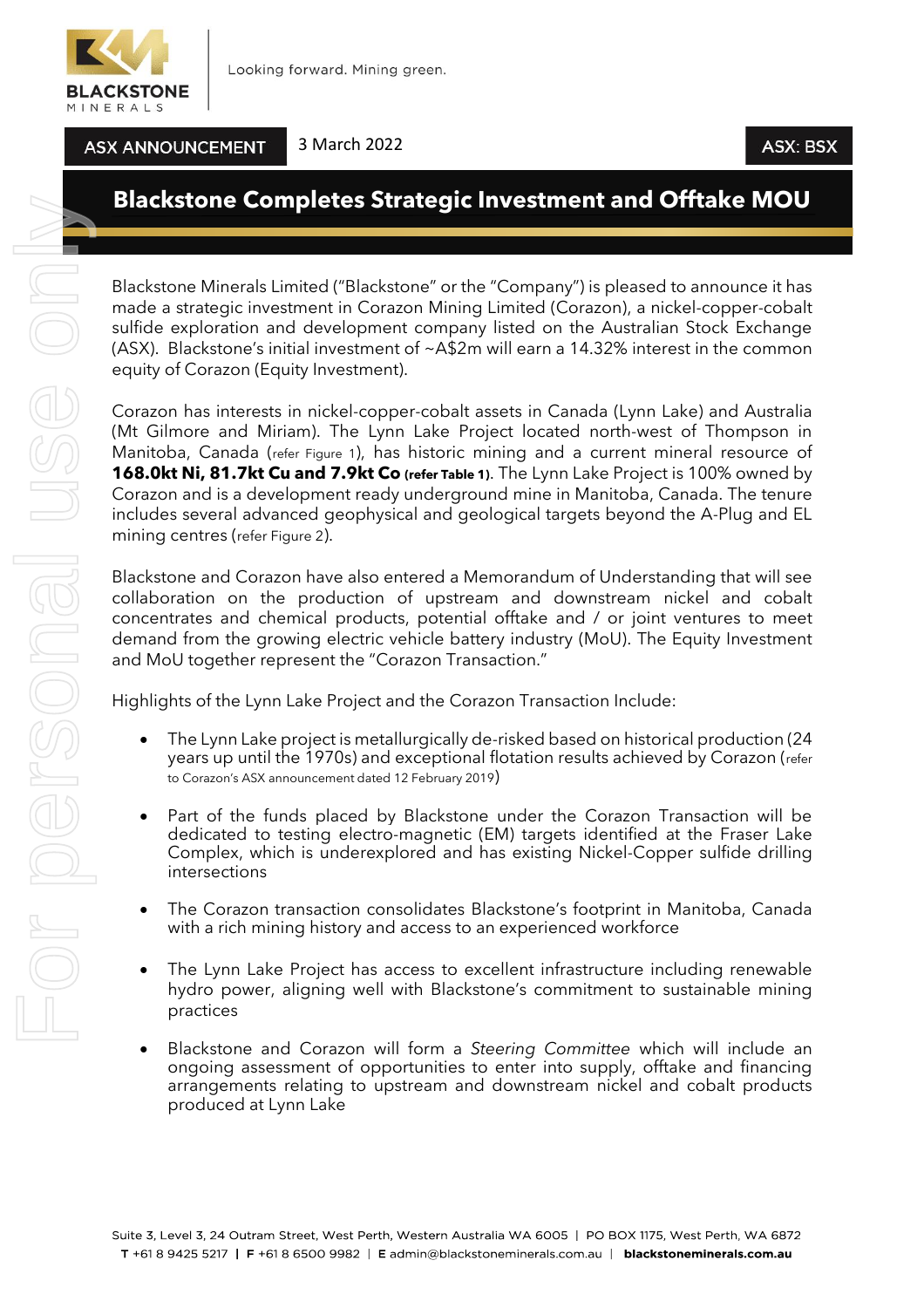| <b>Lynn Lake Mineral</b><br><b>Resource</b> | Cut-off<br>(Ni%) | Mt   | Ni (%) | Cu (%) | Co(%) | Ni (kt) | Cu(kt) | Co(kt) |
|---------------------------------------------|------------------|------|--------|--------|-------|---------|--------|--------|
| Measured                                    | 0.40%            | 5.1  | 0.59   | 0.29   | 0.027 | 30.1    | 14.7   | 1.4    |
| Indicated                                   | 0.40%            | 15.3 | 0.61   | 0.30   | 0.031 | 93.2    | 46.6   | 4.8    |
| Inferred                                    | 0.40%            | 7.3  | 0.61   | 0.28   | 0.023 | 44.6    | 20.4   | 1.7    |
| Combined - M&I&I                            | 0.40%            | 27.7 | 0.61   | 0.29   | 0.028 | 168.0   | 81.7   | 7.9    |

**Table 1 – Lynn Lake Project Mineral Resource Estimate<sup>1</sup>**

Scott Williamson, Blackstone's Managing Director, said:

3 March 2022

"*Blackstone's recent Ta Khoa Nickel Project Pre-feasibility study demonstrated the economic value and importance of securing upstream supply for its vertically integrated business. The Lynn Lake project boasts a meaningful nickel-copper-cobalt resource that the Company believes has potential for a significant valuation uplift based on integration with the Ta Khoa Refinery. We are also very excited by the exploration potential at the Fraser Lake Complex and look forward to collaborating with the Corazon management team to progress mine planning and development activities."*



**Figure 1 – Lynn Lake Project Location**

*<sup>1</sup> An updated and compliant Mineral Resource Estimate presented to the ASX by Corazon Mining Limited on the 25 th of October 2021.*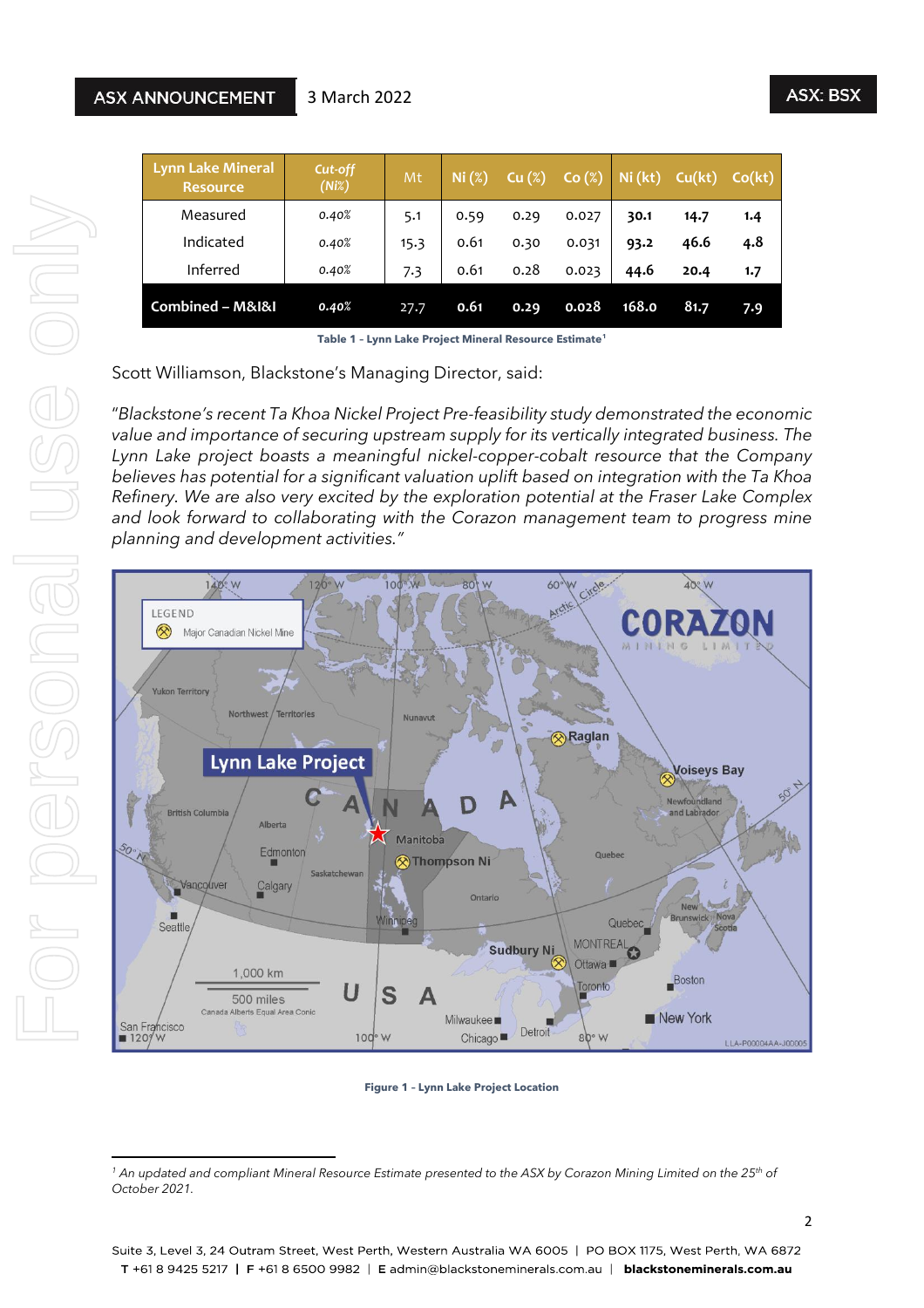## **ASX: BSX**



*Source – 1997 GeoTEM + 2021 MobileMT (airborne passive EM) Survey*

Authorised by the Managing Director on behalf of Blackstone Minerals Limited.

For more information, please contact

**Scott Williamson** Managing Director

+61 8 9425 5217 scott@blackstoneminerals.com.au **Dhanu Anandarasa**

Manager Corporate Development +61 8 9425 5217 dhanu@blackstoneminerals.com.au **Patrick Chang** Head of Corporate Development +61 8 9425 5217 patrick@blackstoneminerals.com.au